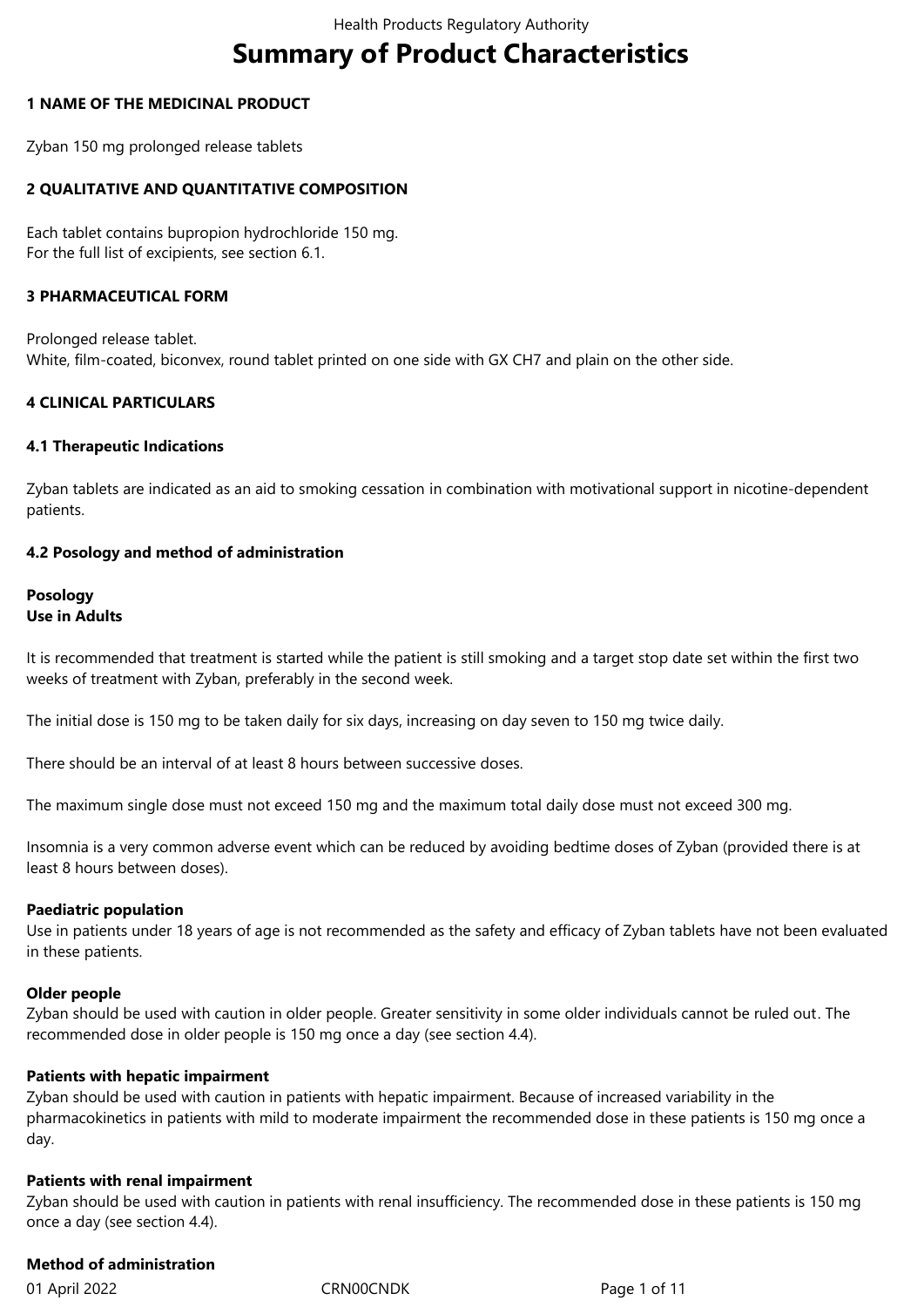Zyban should be used in accordance with smoking cessation guidelines.

Prescribers should assess the patient's motivation to quit. Smoking cessation therapies are more likely to succeed in those patients whom are motivated to quit and have motivational support.

Patients should be treated for 7 - 9 weeks. If at seven weeks no effect is seen, treatment should be discontinued.

Zyban tablets should be swallowed whole. The tablets should not be cut, crushed or chewed as this may lead to an increased risk of adverse effects including seizures.

Zyban can be taken with or without food (see sections 4.5 and 5.2.).

## **Discontinuing therapy**

Although discontinuation reactions are not expected with Zyban, a tapering-off period may be considered.

#### **4.3 Contraindications**

Zyban is contraindicated in patients with hypersensitivity to bupropion or any of the excipients listed in section 6.1.

Zyban is contraindicated in patients with a current seizure disorder or any history of seizures.

Zyban is contraindicated in patients with a known central nervous system (CNS) tumour.

Zyban is contraindicated in patients who, at any time during treatment, are undergoing abrupt withdrawal from alcohol or any medicinal product known to be associated with risk of seizures on withdrawal (in particular benzodiazepines and benzodiazepine-like agents).

Zyban is contraindicated in patients with a current or previous diagnosis of bulimia or anorexia nervosa.

Zyban is contraindicated for use in patients with severe hepatic cirrhosis.

Concomitant use of Zyban and monoamine oxidase inhibitors (MAOIs) is contraindicated. At least 14 days should elapse between discontinuation of irreversible MAOIs and initiation of treatment with Zyban. For reversible MAOIs, a 24 hour period is sufficient.

Zyban is contraindicated in patients with a history of bipolar disorder as it may precipitate a manic episode during the depressed phase of their illness.

Zyban should not be administered to patients being treated with any other medicinal product containing bupropion as the incidence of seizures is dose dependent and to avoid overdosage.

## **4.4 Special warnings and precautions for use**

#### Seizures

The recommended dose of Zyban must not be exceeded, since bupropion is associated with a dose-related risk of seizure. At doses up to the maximum recommended daily dose (300 mg of Zyban daily), the incidence of seizures is approximately 0.1% (1/1,000).

There is an increased risk of seizures occurring with the use of Zyban in the presence of predisposing risk factors which lower the seizure threshold. Zyban must not be used in patients with predisposing risk factors unless there is a compelling clinical justification for which the potential medical benefit of smoking cessation outweighs the potential increased risk of seizure. In these patients, a maximum dose of 150 mg daily should be considered for the duration of treatment.

All patients should be assessed for predisposing risk factors, which include:

 concomitant administration of other medicinal products known to lower the seizure threshold (e.g., antipsychotics, antidepressants, antimalarials, tramadol, theophylline, systemic steroids, quinolones and sedating antihistamines). For patients prescribed such medicinal products whilst taking Zyban, a maximum dose of 150 mg daily for the remainder of their treatment should be considered.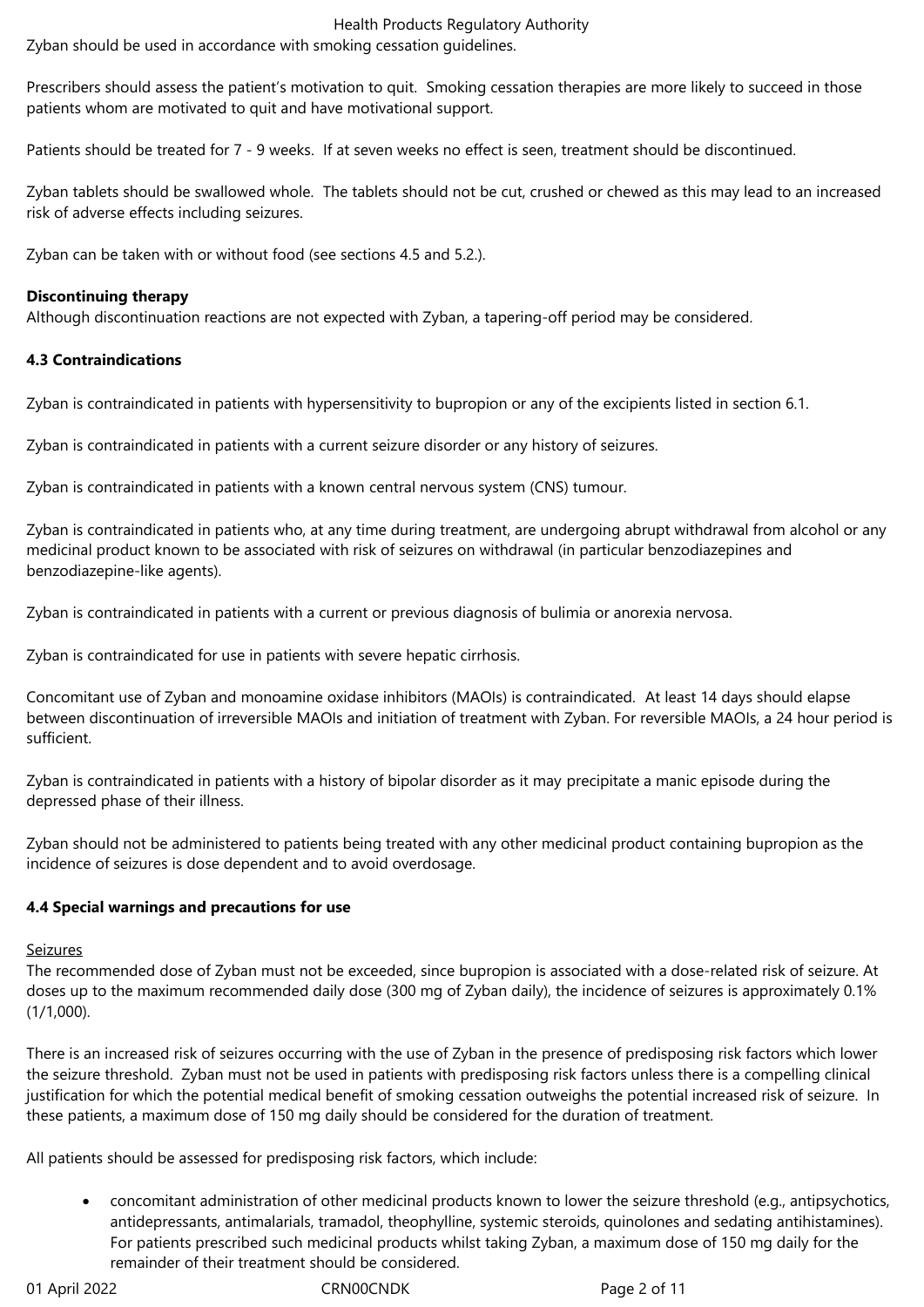- alcohol abuse (see also section 4.3)
- history of head trauma
- diabetes treated with hypoglycaemics or insulin
- use of stimulants or anorectic products.

Zyban should be discontinued and not recommenced in patients who experience a seizure while on treatment.

#### Interactions (see section 4.5)

Due to pharmacokinetic interactions plasma levels of bupropion or its metabolites may be altered, which may increase the potential for undesirable effects (e.g. dry mouth, insomnia, seizures). Therefore care should be taken when bupropion is given concomitantly with medicinal products which can induce or inhibit the metabolism of bupropion.

Bupropion inhibits metabolism by cytochrome P450 2D6. Caution is advised when medicinal products metabolised by this enzyme are administered concomitantly.

In the literature it has been shown that medications that inhibit CYP2D6 may lead to reduced concentrations of endoxifen which is the active metabolite of tamoxifen. Therefore the use of bupropion, which is an inhibitor of CYP2D6, should whenever possible be avoided during tamoxifen treatment (see section 4.5).

## **Neuropsychiatry**

Zyban is a centrally-acting noradrenaline/dopamine reuptake inhibitor. Neuropsychiatric reactions have been reported (see section 4.8). In particular, psychotic and manic symptomatology have been reported mainly in patients with a known history of psychiatric illness.

Depressed mood may be a symptom of nicotine withdrawal. Depression, rarely including suicidal ideation and behaviour (including suicide attempt), has been reported in patients undergoing a smoking cessation attempt. These symptoms have also been reported during Zyban treatment, and generally occurred early during the treatment course.

Bupropion is indicated for the treatment of depression in some countries. A meta-analysis of placebo controlled clinical trials of antidepressant drugs in adults with major depressive disorder and other psychiatric disorders showed an increased risk of suicidal thinking and behaviour associated with antidepressant use compared to placebo in patients less than 25 years old.

Clinicians should be aware of the possible emergence of significant depressive symptomatology in patients undergoing a smoking cessation attempt, and should advise patients accordingly.

Data in animals suggest a potential for drug abuse. However, studies on abuse liability in humans and extensive clinical experience show that bupropion has low abuse potential.

## **Hypersensitivity**

Zyban should be discontinued if patients experiencehypersensitivity reactions during treatment. Clinicians should be aware that symptoms may progress or recur following the discontinuation of Zyban and should ensure symptomatic treatment is administered for an adequate length of time (at least one week). Symptoms typically include skin rash, pruritus, urticaria or chest pain but more severe reactions may include angioedema, dyspnoea/bronchospasm, anaphylactic shock, erythema multiforme or Stevens-Johnson Syndrome. Arthralgia, myalgia and fever have also been reported in association with rash and other symptoms suggestive of delayed hypersensitivity. These symptoms may resemble serum sickness (see section 4.8). In most patients symptoms improved after stopping bupropion and initiating treatment with antihistamine or corticosteroids, and resolved over time.

#### Hypertension

In clinical practice, hypertension, which in some cases may be severe (see section 4.8) and require acute treatment, has been reported in patients receiving bupropion alone and in combination with nicotine replacement therapy. This has been observed in patients with and without pre-existing hypertension. A baseline blood pressure should be obtained at the start of treatment with subsequent monitoring, especially in patients with pre-existing hypertension. Consideration should be given to discontinuation of Zyban if a clinically significant increase in blood pressure is observed.

Limited clinical trial data suggest that higher smoking cessation rates may be achieved by the combination use of Zyban together with Nicotine Transdermal System (NTS). However, a higher rate of treatment-emergent hypertension was noted in the combination therapy group. If combination therapy with a NTS is used, caution must be exercised and weekly monitoring of blood pressure is recommended. Prior to initiation of combination therapy prescribers should consult the prescribing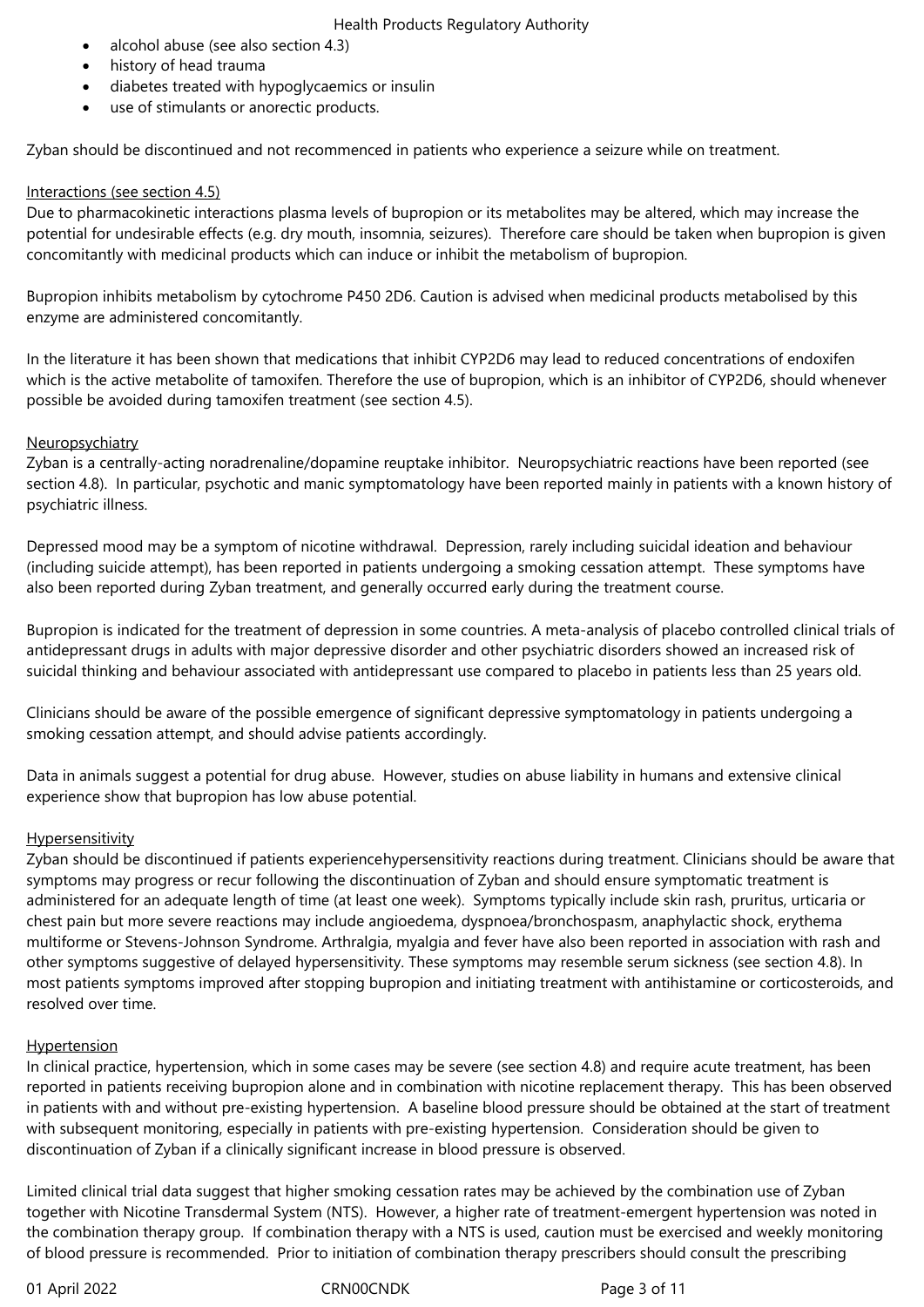information of the relevant NTS.

## Specific patient groups

Older people – Clinical experience with bupropion has not identified any differences in tolerability between older and other adult patients. However, greater sensitivity of some older individuals cannot be ruled out; hence 150 mg once a day is the recommended dose in these patients (see sections 4.2 and 5.2).

Patients with hepatic impairment - Bupropion is extensively metabolised in the liver to active metabolites, which are further metabolised. No statistically significant differences in the pharmacokinetics of bupropion were observed in patients with mild to moderate hepatic cirrhosis compared with healthy volunteers, but bupropion plasma levels showed a higher variability between individual patients. Therefore Zyban should be used with caution in patients with mild to moderate hepatic impairment and 150 mg once a day is the recommended dose in these patients.

All patients with hepatic impairment should be closely monitored for possible undesirable effects (e.g., insomnia, dry mouth, seizures) that could indicate high drug or metabolite levels.

Patients with renal impairment - Bupropion is mainly excreted into urine as its metabolites. Therefore 150 mg once a day is the recommended dose in patients with renal impairment, as bupropion and its activemetabolites may accumulate to a greater extent than usual (see sections 4.2 and 5.2). The patient should be closely monitored for possible undesirable effects that could indicate high drug or metabolite levels.

#### Interference with urine testing

Having an amphetamine-like chemical structure, bupropion interferes with the assay used in some rapid urine drug screens, which can result in false positive readings, particularly for amphetamines. A positive result should usually be confirmed with a more specific method.

#### Inappropriate routes of administration

Zyban is intended for oral use only. The inhalation of crushed tablets or injection of dissolved bupropion has been reported, and may lead to a rapid release, faster absorption and a potential overdose. Seizures and/or cases of death have been reported when bupropion has been administered intra-nasally or by parenteral injection.

## Serotonin Syndrome

There have been post-marketing reports of serotonin syndrome, a potentially life-threatening condition, when Zyban is co-administered with a serotonergic agent, such as Selective Serotonin Reuptake Inhibitors (SSRI) or Serotonin Norepinephrine Re-uptake Inhibitors (SNRIs) (see section 4.5). If concomitant treatment with other serotonergic agents is clinically warranted, careful observation of the patient is advised, particularly during treatment initiation and dose increases.

Serotonin syndrome may include mental-status changes (e.g. agitation, hallucinations, coma), autonomic instability (e.g. tachycardia, labile blood pressure, hyperthermia), neuromuscular abnormalities (e.g. hyperreflexia, incoordination, rigidity), and/or gastrointestinal symptoms (e.g. nausea, vomiting, diarrhoea). If serotonin syndrome is suspected, a dose reduction or discontinuation of therapy should be considered depending on the severity of the symptoms.

## **4.5 Interaction with other medicinal products and other forms of interactions**

In patients receiving medicinal products known to lower the seizure threshold, Zyban must only be used if there is a compelling clinical justification for which the potential medical benefit of smoking cessation outweighs the increased risk of seizure (see section 4.4).

## The effect of bupropion on other medicinal products:

Although not metabolised by the CYP2D6 isoenzyme, bupropion and its main metabolite, hydroxybupropion, inhibit the CYP2D6 pathway. Co-administration of bupropion hydrochloride and desipramine to healthy volunteers known to be extensive metabolisers of the CYP2D6 isoenzyme resulted in large (2- to 5-fold) increases in the  $C_{\text{max}}$  and AUC of desipramine. Inhibition of CYP2D6 was present for at least 7 days after the last dose of bupropion hydrochloride.

Concomitant therapy with medicinal products with narrow therapeutic indices that are predominantly metabolised by CYP2D6 should be initiated at the lower end of the dose range of the concomitant medicinal product. Such medicinal products include certain antidepressants (e.g. desipramine, imipramine, paroxetine), antipsychotics (e.g. risperidone, thioridazine), beta-blockers (e.g. metoprolol), and Type 1C antiarrhythmics (e.g. propafanone, flecainide). If Zyban is added to the treatment regimen of a patient already receiving such a medicinal product, the need to decrease the dose of the original medicinal product should be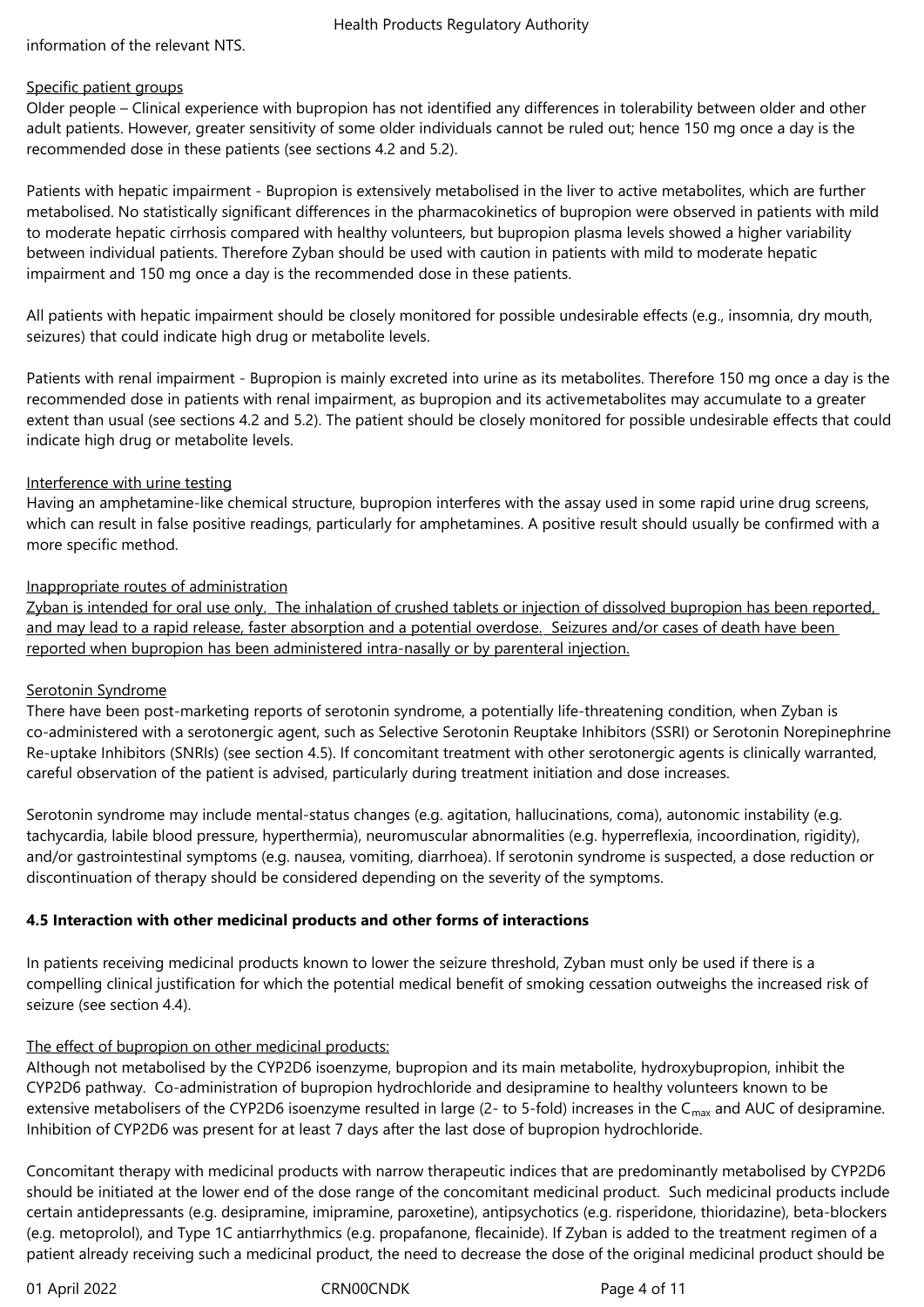considered. In these cases the expected benefit of treatment with Zyban should be carefully considered compared with the potential risks.

There have been post-marketing reports of serotonin syndrome, a potentially life-threatening condition, when Zyban is co-administered with a serotonergic agent, such as Selective Serotonin Reuptake Inhibitors (SSRI) or Serotonin Norepinephrine Re-uptake Inhibitors (SNRIs) (see section 4.4).

Drugs which require metabolic activation by CYP2D6 in order to be effective (e.g. tamoxifen), may have reduced efficacy when administered concomitantly with inhibitors of CYP2D6 such as bupropion (see section 4.4). Although citalopram is not primarily metabolised by CYP2D6, in one study, bupropion increased the Cmax and AUC of citalopram by 30% and 40%, respectively.

Co-administration of digoxin with bupropion may decrease digoxin levels. Digoxin AUC 0–24 h was decreased and renal clearance was increased in healthy volunteers, based on a cross-study comparison. Clinicians should be aware that digoxin levels may rise on discontinuation of bupropion and the patient should be monitored for possible digoxin toxicity.

#### The effect of other medicinal products on bupropion:

Bupropion is metabolised to its major active metabolite hydroxybupropion primarily by the cytochrome P450 CYP2B6 (see section 5.2). Co-administration of medicinal products that may affect the metabolism of bupropion via CYP2B6 isoenzyme (e.g. CYP2B6 substrates: cyclophosphamide, ifosfamide, and CYP2B6 inhibitors: orphenadrine, ticlopidine, clopidogrel), may result in increased bupropion plasma levels and lower levels of active metabolite hydroxy-bupropion. The clinical consequences of the inhibition of the metabolism of bupropion via CYP2B6 enzyme and the consequent changes in the bupropion-hydroxybupropion ratio are currently unknown.

Since bupropion is extensively metabolised, caution is advised when bupropion is co-administered with medicinal products known to induce metabolism (e.g. carbamazepine, phenytoin, ritonavir, efavirenz) or inhibit metabolism (e.g. valproate), as these may affect its clinical efficacy and safety.

In a series of studies in healthy volunteers, ritonavir (100 mg twice daily or 600 mg twice daily) or ritonavir 100 mg plus lopinavir 400 mg twice daily reduced the exposure of bupropion and its major metabolites in a dose dependent manner by approximately 20 to 80% (see section 5.2). Similarly, efavirenz 600 mg once daily for two weeks reduced the exposure of bupropion by approximately 55% in healthy volunteers. Patients receiving any of these drugs with bupropion may need increased doses of bupropion but the maximum recommended dose of bupropion should not be exceeded.

Nicotine, administered transdermally by patches, did not affect the pharmacokinetics of bupropion and its metabolites.

## Other interactions:

Smoking is associated with an increase in CYP1A2 activity. After cessation of smoking, reduced clearance of medicinal products metabolised by this enzyme, with subsequent increases in plasma levels, may occur. This may be particularly important for those medicinal products primarily metabolised by CYP1A2 with narrow therapeutic windows (e.g. theophylline, tacrine and clozapine). The clinical consequences of smoking cessation on other medicinal products that are partially metabolised by CYP1A2 (e.g., imipramine, olanzapine, clomipramine, and fluvoxamine) are unknown. In addition, limited data indicate that the metabolism of flecainide or pentazocine may also be induced by smoking.

Administration of Zyban to patients receiving either levodopa or amantadine concurrently should be undertaken with caution. Limited clinical data suggest a higher incidence of undesirable effects(e.g. nausea, vomiting, and neuropsychiatric events – see section 4.8) in patients receiving bupropion concurrently with either levodopa or amantadine.

Although clinical data do not identify a pharmacokinetic interaction between bupropion and alcohol, there have been rare reports of adverse neuropsychiatric events or reduced alcohol tolerance in patients drinking alcohol during Zyban treatment. The consumption of alcohol during Zyban treatment should be minimised or avoided.

Since monoamine oxidase A and B inhibitors also enhance the catecholaminergic pathways, by a different mechanism from bupropion, concomitant use of Zyban and monoamine oxidase inhibitors (MAOIs) is contraindicated (see section 4.3) as there is an increased possibility of adverse reactions from their co-administration. At least 14 days should elapse between discontinuation of irreversible MAOIs and initiation of treatment with Zyban. For reversible MAOIs, a 24 hour period is sufficient.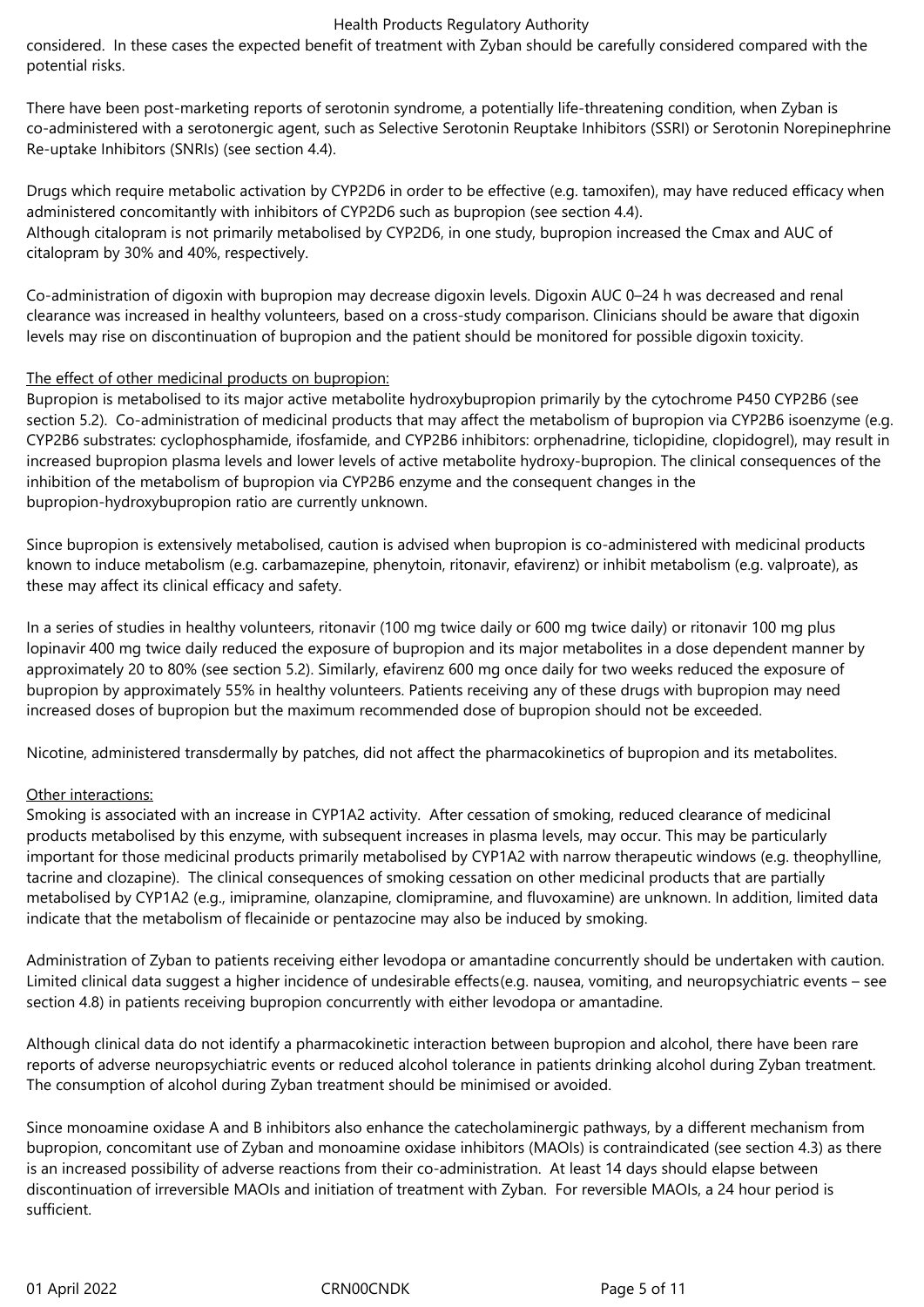Studies suggest that exposure to bupropion may be increased when sustained release bupropion tablets are taken with a high fat meal (see section 5.2).

## **4.6 Fertility, pregnancy and lactation**

#### **Pregnancy**

Some epidemiological studies of pregnancy outcomes following maternal exposure to bupropion in the first trimester have reported an association with increased risk of certain congenital cardiovascular malformations specifically ventricular septal defects and left outflow tract heart defects. These findings are not consistent across studies. Animal studies do not indicate direct or indirect harmful effects with respect to reproductive toxicity (see section 5.3). Zyban should not be used in pregnancy. Pregnant women should be encouraged to quit smoking without the use of pharmacotherapy.

#### Breastfeeding

Bupropion and its metabolites are excreted in human breast milk. A decision on whether to abstain from breast-feeding or to abstain from therapy with Zyban should be made taking into account the benefit of breast-feeding to the newborn/infant and the benefit of Zyban therapy to the mother.

#### **Fertility**

There are no data on the effect of bupropion on human fertility. A reproductive study in rats revealed no evidence of impaired fertility (see section 5.3).

#### **4.7 Effects on ability to drive and use machines**

As with other CNS acting drugs bupropion may affect ability to perform tasks that require judgement or motor and cognitive skills. Zyban has also been reported to cause dizziness and lightheadedness. Patients should therefore exercise caution before driving or use of machinery until they are reasonably certain Zyban does not adversely affect their performance.

#### **4.8 Undesirable effects**

The list below provides information on the undesirable effects identified from clinical experience, categorised by incidence and System Organ Class body system. It is important to note that smoking cessation is often associated with nicotine withdrawal symptoms (e.g. agitation, insomnia, tremor, sweating), some of which are also recognised as adverse events associated with Zyban.

Undesirable effects are ranked under headings of frequency using the following convention; very common (≥1/10); common (≥1/100, <1/10); uncommon (≥1/1,000, <1/100); rare (≥1/10000, <1/1,000); very rare (<1/10000); not known (cannot be estimated from the available data).

| Blood and lymphatic system disorders | Not known   | Anaemia, leucopenia and thrombocytopenia                                                                                                                                                       |
|--------------------------------------|-------------|------------------------------------------------------------------------------------------------------------------------------------------------------------------------------------------------|
| Immune system disorders*             | Common      | Hypersensitivity reactions such as urticaria                                                                                                                                                   |
| Rare                                 |             | More severe hypersensitivity reactions including<br>angioedema, dyspnoea/bronchospasm and<br>anaphylactic shock.                                                                               |
|                                      |             | Arthralgia, myalgia and fever have also been reported<br>in association with rash and other symptoms<br>suggestive of delayed hypersensitivity. These<br>symptoms may resemble serum sickness. |
| Metabolism and nutrition disorders   | Uncommon    | Anorexia                                                                                                                                                                                       |
|                                      | Rare        | Blood glucose disturbances                                                                                                                                                                     |
|                                      | Not known   | hyponatraemia                                                                                                                                                                                  |
| Psychiatric disorders                | Very common | Insomnia (see section 4.2)                                                                                                                                                                     |
|                                      | Common      | Depression (see section 4.4), agitation, anxiety                                                                                                                                               |
|                                      | Uncommon    | Confusion                                                                                                                                                                                      |
|                                      | Rare        | Irritability, hostility, hallucinations, depersonalisation,                                                                                                                                    |

01 April 2022 CRN00CNDK Page 6 of 11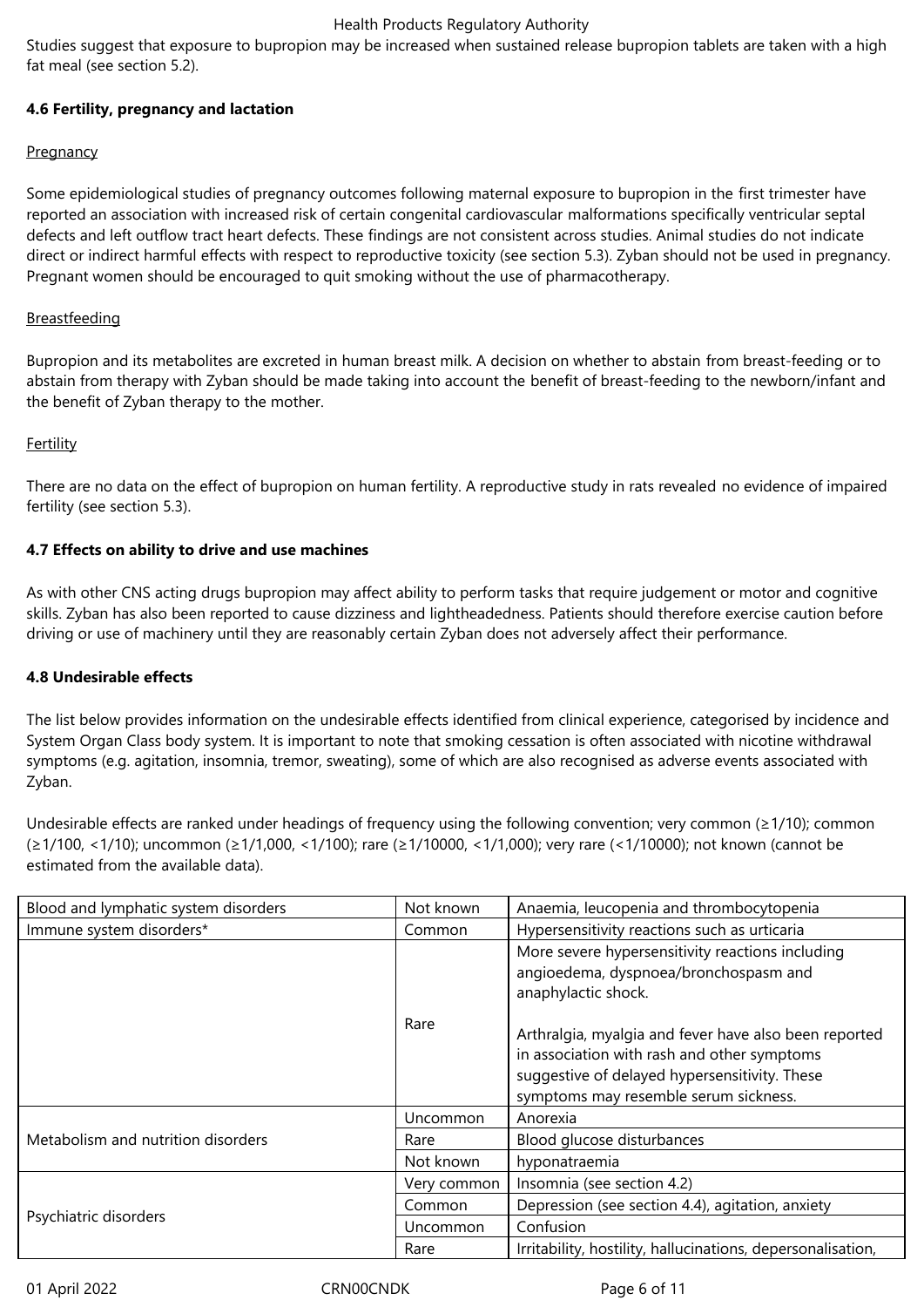|                                                      |           | abnormal dreams including nightmares                                                                                               |
|------------------------------------------------------|-----------|------------------------------------------------------------------------------------------------------------------------------------|
|                                                      | Very rare | Delusions, paranoid ideation, restlessness, aggression                                                                             |
|                                                      | Not known | Suicidal ideation and suicidal behaviour***, psychosis,<br>dysphemia                                                               |
| Nervous system disorders                             | Common    | Tremor, concentration disturbance, headache, dizziness,<br>taste disorders                                                         |
|                                                      | Rare      | Seizures (see below)**, dystonia, ataxia, Parkinsonism,<br>incoordination, memory impairment, paraesthesia,<br>syncope             |
|                                                      | Not known | Serotonin syndrome****                                                                                                             |
| Eye disorders                                        | Uncommon  | Visual disturbance                                                                                                                 |
| Ear and labyrinth disorders                          | Uncommon  | Tinnitus                                                                                                                           |
| Cardiac disorders                                    | Uncommon  | Tachycardia                                                                                                                        |
|                                                      | Rare      | Palpitations                                                                                                                       |
|                                                      | Uncommon  | Increased blood pressure (sometimes severe), flushing                                                                              |
| Vascular disorders                                   | Rare      | Vasodilation, postural hypotension                                                                                                 |
| Gastrointestinal disorders                           | Common    | Dry mouth, gastrointestinal disturbance including<br>nausea and vomiting, abdominal pain, constipation                             |
| Hepatobiliary disorders                              | Rare      | Elevated liver enzymes, jaundice, hepatitis                                                                                        |
| Skin and subcutaneous tissue disorders*              | Common    | Rash, pruritus, sweating.                                                                                                          |
|                                                      | Rare      | Erythema multiforme and Stevens Johnson syndrome<br>have also been reported.<br>Exacerbation of psoriasis                          |
|                                                      | Not known | Systemic lupus erythematosus syndrome aggravated,<br>cutaneous lupus erythematosus, acute generalised<br>exanthematous pustulosis. |
| Musculoskeletal and connective tissue disorders      | Rare      | Twitching                                                                                                                          |
| Renal and urinary disorders                          | Rare      | Urinary frequency and/or retention                                                                                                 |
|                                                      | Very rare | Urinary incontinence                                                                                                               |
| General disorders and administration site conditions | Common    | Fever                                                                                                                              |
|                                                      | Uncommon  | Chest pain, asthenia                                                                                                               |

\*Hypersensitivity may manifest as skin reactions. See "Immune system disorders" and "Skin and subcutaneous tissue disorders". \*\*The incidence of seizures is approximately 0.1% (1/1,000). The most common type of seizures is generalised tonic-clonic seizures, a seizure type which can result in some cases in post-ictal confusion or memory impairment. (see section 4.4). \*\*\*Cases of suicidal ideation and suicidal behaviour have been reported during bupropion therapy (see section 4.4). \*\*\*\*Serotonin syndrome may occur as a consequence of an interaction between bupropion and a serotonergic medicinal product such as Selective Serotonin Reuptake Inhibitors (SSRI) or Serotonin Norepinephrine Re-uptake Inhibitors (SNRI) (see section 4.4).

## Reporting of suspected adverse reactions

Reporting suspected adverse reactions after authorisation of the medicinal product is important. It allows continued monitoring of the benefit/risk balance of the medicinal product. Healthcare professionals are asked to report any suspected adverse reactions via HPRA Pharmacovigilance, Website: www.hpra.ie.

## **4.9 Overdose**

Acute ingestion of doses in excess of 10 times the maximum therapeutic dose has been reported. In addition to those events reported as Undesirable Effects, overdose has resulted in symptoms including drowsiness, loss of consciousness and/or ECG changes such as conduction disturbances (including QRS prolongation), arrhythmias and tachycardia. QTc prolongation has also been reported but was generally seen in conjunction with QRS prolongation and increased heart rate. Although most patients recovered without sequelae, deaths associated with bupropion have been reported rarely in patients ingesting large overdoses of the drug. Serotonin syndrome has also been reported.

Treatment: In the event of overdose, hospitalisation is advised. ECG and vital signs should be monitored.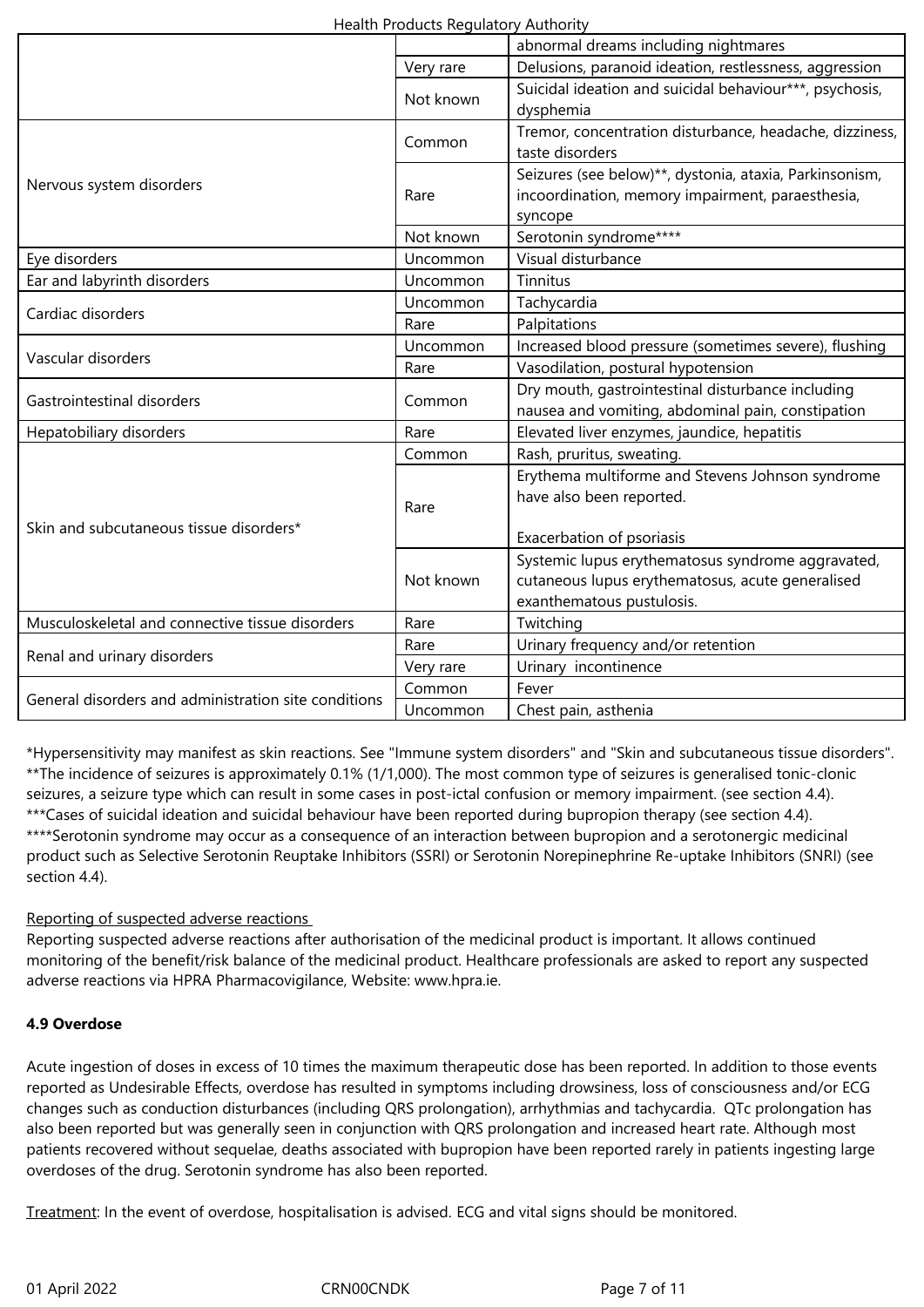Ensure an adequate airway, oxygenation and ventilation. The use of activated charcoal is recommended. No specific antidote for bupropion is known. Further management should be as clinically indicated.

## **5 PHARMACOLOGICAL PROPERTIES**

#### **5.1 Pharmacodynamic properties**

Pharmacotherapeutic group: Other antidepressants, ATC code: N06 AX12.

#### Mechanism of action

Bupropion is a selective inhibitor of the neuronal re-uptake of catecholamines (noradrenaline and dopamine) with minimal effect on the re-uptake of indolamines (serotonin) and does not inhibit either monoamine oxidase. The mechanism by which bupropion enhances the ability of patients to abstain from smoking is unknown.

However, it is presumed that this action is mediated by noradrenergic and/or dopaminergic mechanisms.

#### Clinical safety

The prospectively observed proportion of cardiac birth defects in pregnancies with prenatal exposure to bupropion in the first trimester in the international Pregnancy Registry was 9/675 (1.3%).

In a retrospective study there was no greater proportion of congenital malformations or cardiovascular malformations amongst more than a thousand first trimester exposures to bupropion compared with the use of other antidepressants.

In a retrospective analysis using data from the National Birth Defects Prevention Study, a statistically significant association was observed between the occurrence of a left outflow tract heart defect in the infant and self-reported maternal bupropion use in early pregnancy. No association was observed between maternal bupropion use and any other type of cardiac defect or with all categories of heart defects combined.

A further analysis of data from the Slone Epidemiology Center Birth Defects Study found no statistically significant increase of left outflow tract heart defects with maternal bupropion use.

However, a statistically significant association was observed for ventricular septal defects following the use of bupropion alone during the first trimester.

## **5.2 Pharmacokinetic properties**

#### **Absorption**

After oral administration of 150 mg bupropion hydrochloride as a prolonged release tablet to healthy volunteers, maximum plasma concentrations ( $C_{\text{max}}$ ) of approximately 100 nanograms per ml are observed after about 2.5 to 3 hours. The AUC and C<sub>max</sub> values of bupropion and its active metabolites hydroxybupropion and threohydrobupropion increase dose proportionally over a dose range of 50-200 mg following single dosing and over a dose range of 300-450 mg/day following chronic dosing. The C<sub>max</sub> and AUC values of hydroxybupropion are approximately 3 and 14 times higher, respectively, than bupropion C<sub>max</sub> and AUC values. The C<sub>max</sub> of threohydrobupropion is comparable with the C<sub>max</sub> of bupropion, while the AUC of threohydrobupropion is approximately 5 times higher than that of bupropion. Peak plasma levels of hydroxybupropion and threohydrobupropion are reached after about 6 hours following administration of a single dose of bupropion. Plasma levels of erythrohydrobupropion (an isomer of threohydrobupropion, which is also active) are not quantifiable after single dosing with bupropion.

After chronic dosing with bupropion 150 mg bid, the C<sub>max</sub> of bupropion is similar to values reported after single dosing. For hydroxybupropion and threohydrobupropion, the C<sub>max</sub> values are higher (about 4 and 7 times respectively) at steady-state than after a single dosing. Plasma levels of erythrohydrobupropion are comparable to steady-state plasma levels of bupropion. Steady-state of bupropion and its metabolites is reached within 5-8 days. The absolute bioavailability of bupropion is not known; excretion data in urine, however, show that at least 87% of the dose of bupropion is absorbed.

Two studies with bupropion SR 150 mg tablets in healthy volunteers suggest that exposure to bupropion may be increased when Zyban tablets are taken with food. When taken following a high fat breakfast, peak plasma concentration of bupropion  $(C<sub>max</sub>)$  increased by 11% and 35% in the two studies, while the overall exposure to bupropion (AUC) increased by 16% and 19%.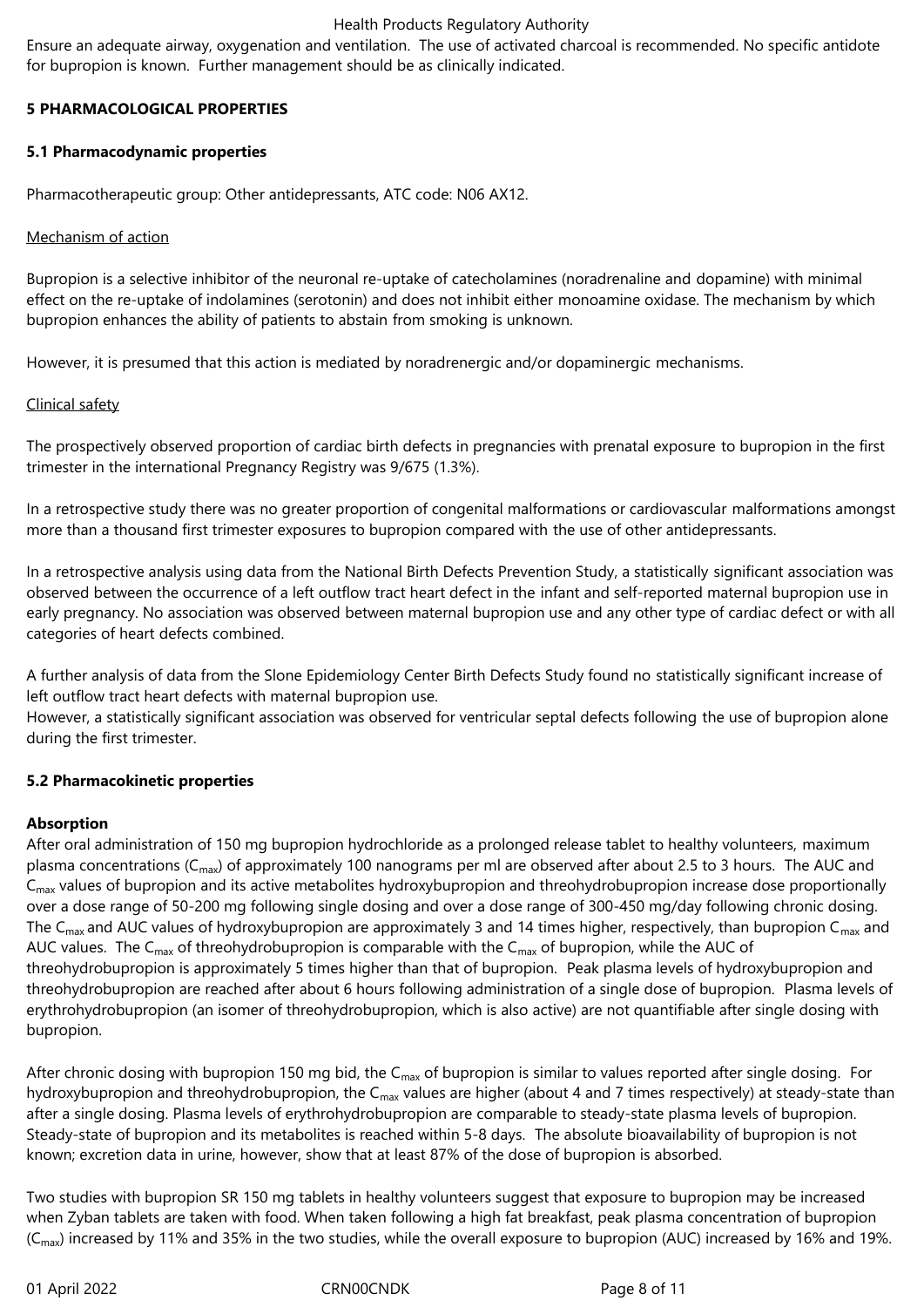#### **Distribution**

Bupropion is widely distributed with an apparent volume of distribution of approximately 2000 L.

Bupropion, hydroxybupropion and threohydrobupropion bind moderately to plasma proteins (84%, 77% and 42%, respectively).

Bupropion and its active metabolites are excreted in human breast milk. Animal studies show that bupropion and its active metabolites pass the blood-brain barrier and the placenta.

#### **Biotransformation**

Bupropion is extensively metabolised in humans. Three pharmacologically active metabolites have been identified in plasma: hydroxybupropion and the amino-alcohol isomers, threohydrobupropion and erythrohydrobupropion. These may have clinical importance, as their plasma concentrations are as high or higher than those of bupropion. The active metabolites are further metabolised to inactive metabolites (some of which have not been fully characterised but may include conjugates) and excreted in the urine.

*In vitro* studies indicate that bupropion is metabolised to its major active metabolite hydroxybupropion primarily by the CYP2B6, while CYP1A2, 2A6, 2C9, 3A4 and 2E1 are less involved. In contrast, formation of threohydrobupropion involves carbonyl reduction but does not involve cytochrome P450 isoenzymes.(see section 4.5)

The inhibition potential of threohydrobupropion and erythrohydrobupropion towards cytochrome P450 has not been studied.

Bupropion and hydroxybupropion are both inhibitors of the CYP2D6 isoenzyme with Ki values of 21 and 13.3μM, respectively (see section 4.5).

Following oral administration of a single 150-mg dose of bupropion, there was no difference in C<sub>max</sub>, half-life, T<sub>max</sub>, AUC, or clearance of bupropion or its major metabolites between smokers and non-smokers.

Bupropion has been shown to induce its own metabolism in animals following sub-chronic administration. In humans, there is no evidence of enzyme induction of bupropion or hydroxybupropion in volunteers or patients receiving recommended doses of bupropion hydrochloride for 10 to 45 days.

#### **Elimination**

Following oral administration of 200mg of <sup>14</sup>C-bupropion in humans, 87% and 10% of the radioactive dose were recovered in the urine and faeces, respectively. The fraction of the dose of bupropion excreted unchanged was only 0.5%, a finding consistent with the extensive metabolism of bupropion. Less than 10% of this <sup>14</sup>C dose was accounted for in the urine as active metabolites.

The mean apparent clearance following oral administration of bupropion hydrochloride is approximately 200 L/hr and the mean elimination half-life of bupropion is approximately 20 hours.

The elimination half-life of hydroxybupropion is approximately 20 hours. The elimination half-lives for threohydrobupropion and erythrohydrobupropion are longer (37 and 33 hours, respectively).

#### **Special Patient Groups**:

#### **Patients with renal impairment**

The elimination of bupropion and its active major metabolites may be reduced in patients with impaired renal function. Limited data in patients with end-stage renal failure or moderate to severely impaired renal function indicate that exposure to bupropion and/or its metabolites was increased (see section 4.4).

#### **Patients with hepatic impairment**

The pharmacokinetics of bupropion and its active metabolites were not statistically significantly different in patients with mild to moderate cirrhosis when compared tohealthy volunteers, although more variability was observed between individual patients. (see section 4.4) For patients with severe hepatic cirrhosis, the bupropion Cmax and AUC were substantially increased (mean difference approximately 70% and 3-fold, respectively) and more variable when compared to the values in healthy volunteers; the mean half-life was also longer (by approximately 40%). For hydroxybupropion, the mean Cmax was lower (by approximately 70%), the mean AUC tended to be higher (by approximately 30%), the median Tmax was later (by approximately 20 hrs), and the mean half-lives were longer (by approximately 4-fold) than in healthy volunteers. For threohydrobupropion and erythrohydrobupropion, the mean Cmax tended to be lower (by approximately 30%), the mean AUC tended to be higher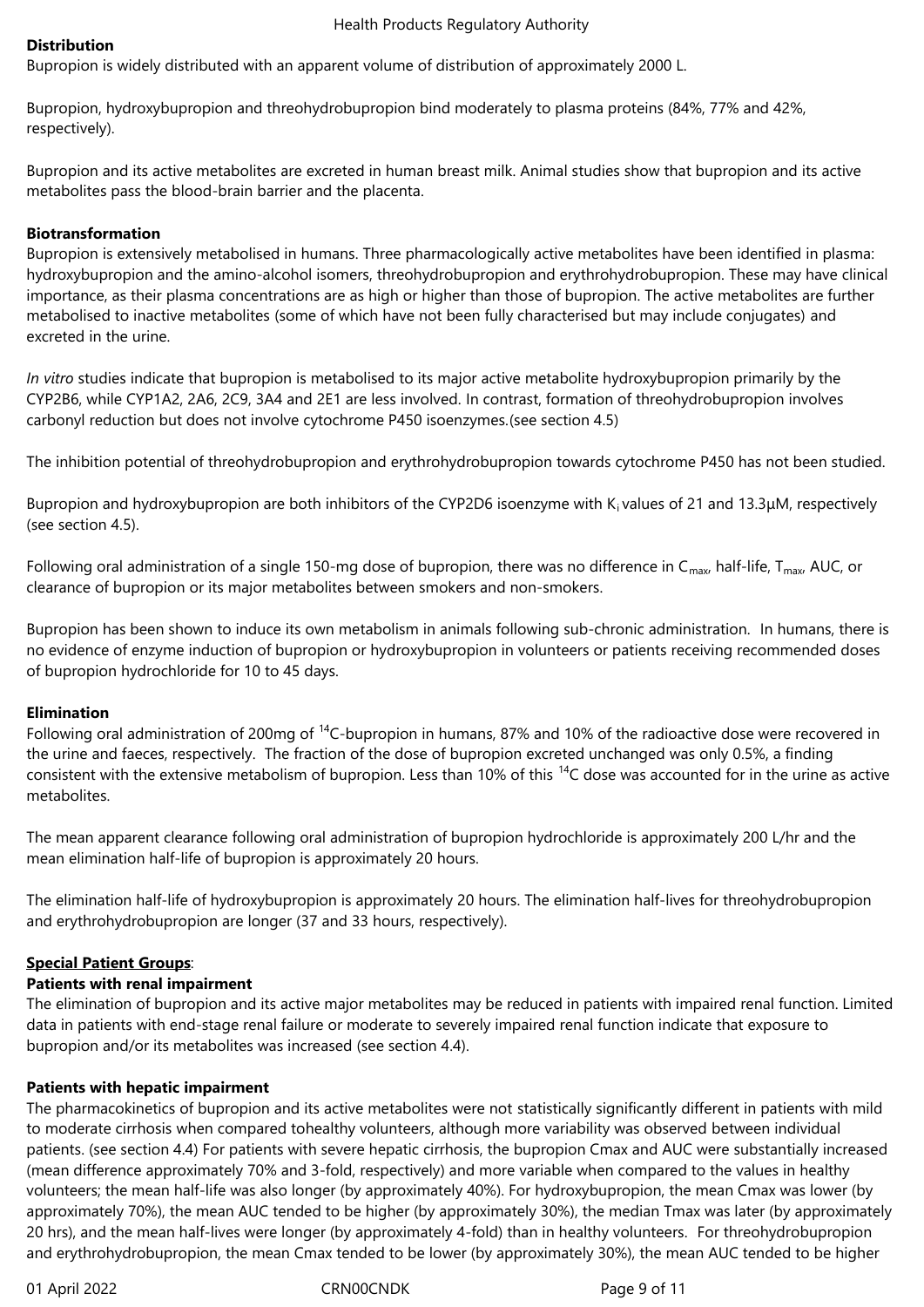(by approximately 50%), the median Tmax was later (by approximately 20 hrs), and the mean half-life was longer (by approximately 2-fold) than in healthy volunteers. (see section 4.3)

#### **Older people**

Pharmacokinetic studies in the elderly have shown variable results.A single dosestudy showed that the pharmacokinetics of bupropion and its metabolites in the elderly do not differ from those in the younger adults. Another pharmacokinetic study, single and multiple dose, has suggested that accumulation of bupropion and its metabolites may occur to a greater extent in the elderly. Clinical experience has not identified differences in tolerability between older and younger patients, but greater sensitivity in older patients cannot be ruled out. (see section 4.4)

## **5.3 Preclinical safety data**

Reproduction toxicity studies conducted in rats at exposures similar to those obtained at the maximum recommended human dose (based on systemic data on exposure) revealed no adverse effects on fertility, pregnancy and foetal development. Reproduction toxicity studies conducted in rabbits treated

with doses up to 7 times the maximum recommended human dose based on a mg/m2 basis (no systemic data on exposures are available) only revealed a slight increase in skeletal variations (increased incidence of common anatomical variation of an accessory thoracic rib and delayed

ossification of phalanges). Moreover at maternally toxic doses, a decrease of rabbits foetal weight was reported.

In animal experiments bupropion doses several times higher than therapeutic doses in humans caused, amongst others, the following dose-related symptoms: ataxia and convulsions in rats, general weakness, trembling and emesis in dogs and increased lethality in both species. Due to enzyme

induction in animals but not in humans, systemic exposures in animals were similar to the systemic exposures seen in humans at the maximum recommended dose.

Liver changes are seen in animal studies but these reflect the action of a hepatic enzyme inducer. At recommended doses in humans, bupropion does not induce its own metabolism. This suggests that the hepatic findings in laboratory animals have only limited importance in the evaluation and risk assessment of bupropion.

Genotoxicity data indicate that bupropion is a weak bacterial mutagen, but not a mammalian mutagen, and therefore is of no concern as a human genotoxic agent. Mouse and rat studies confirm the absence of carcinogenicity in these species.

#### **6 PHARMACEUTICAL PARTICULARS**

## **6.1 List of excipients**

#### **Tablet core**

Microcrystalline cellulose Hypromellose Cysteine hydrochloride monohydrate Magnesium stearate

#### **Film coat**

Hypromellose Macrogol 400 Titanium dioxide (E171) Carnauba wax

**Printing ink** Iron oxide black (E172) Hypromellose

#### **6.2 Incompatibilities**

01 April 2022 CRN00CNDK Page 10 of 11 Not applicable